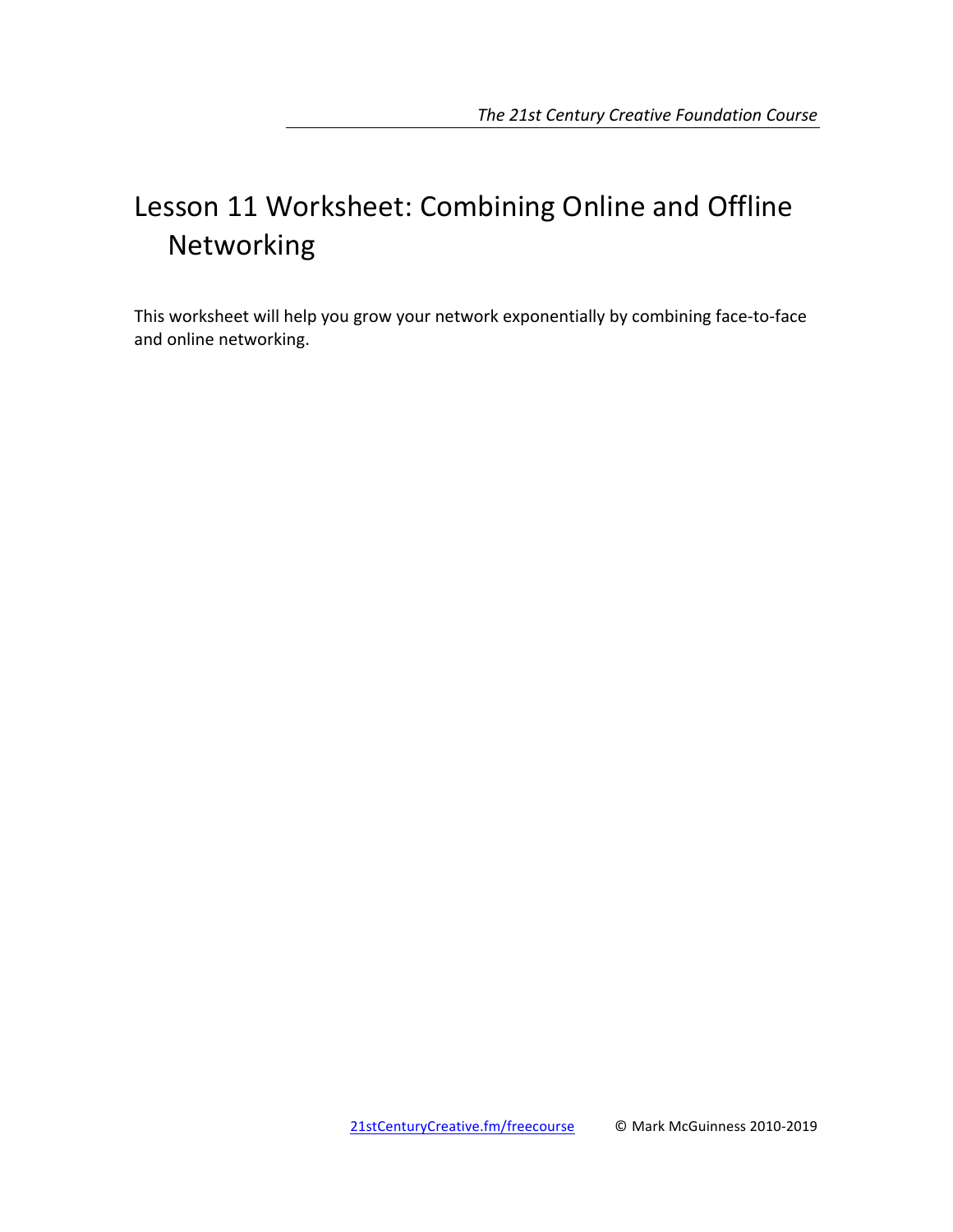### **1. Offline to online**

When you meet new business contacts in the real world, use online networking to continue the conversations and grow the relationships.

## *(i) What online networks are your contacts using?*

Go through your collection of business cards from networking events. How many of them feature social networking profile links? What social networks are most common?

Which networks do you receive the most invitations to join from people you know?

Which networks do people around you talk about the most?

## *(ii) Social docking*

Get into the habit of adding people as online contacts (what Russell Davies calls 'social docking') shortly after meeting them face-to-face. The sooner you do this, the fresher you will be in their minds, and the easier it will be to continue the conversation.

When you coming from a networking event, empty your business cards onto the desk next to your computer, to remind yourself to do it.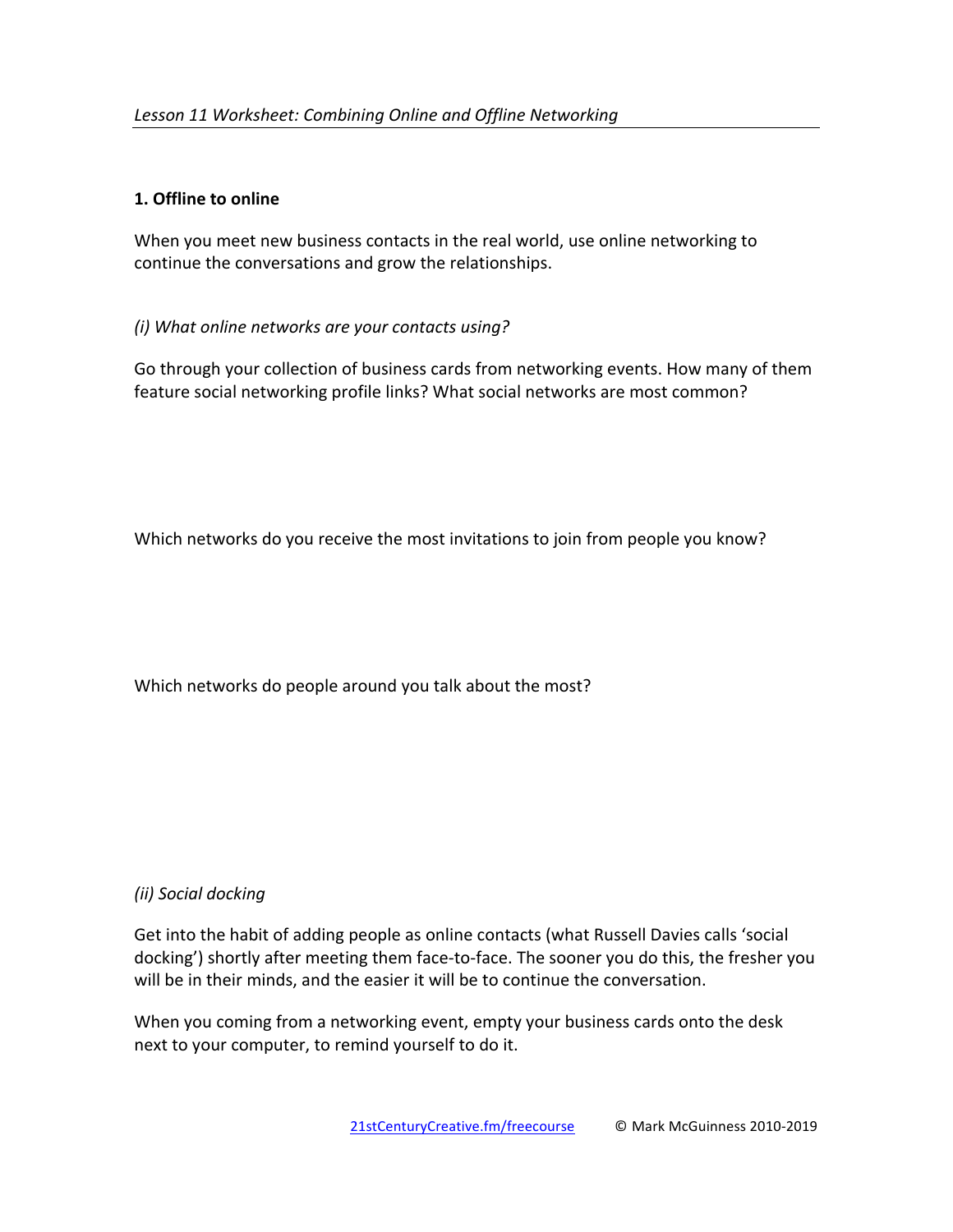## **2. Online**

### *(i) Focus on one or two networks*

Ideally you want to identify one or two social networks where you are active every week. These are the ones that deliver the best return on investment, in terms of building relationships with the people who matter to you.

Being active on social networks is an important way of maintaining visibility within your community. People aren't joking when they talk about the 'digital village', where people feel comfortable doing business with familiar faces. And you don't need to spend huge amounts of time doing it. You can maintain a lot of relationships and visibility in as little as 15 minutes a day  $-$  so you could do it during a coffee break or a quiet period of the working day.

Different networks serve different purposes, and allow you to connect with different types of people. Here are some distinctions between some of the most popular social networks:

#### **Facebook**

For connecting with family, friends and (potentially) fans.

#### **Twitter**

For getting reaction to the latest events and connecting with online influencers.

#### **LinkedIn**

For maintaining your professional network – colleagues, clients, and other people you have had business dealings with in real life.

#### **Behance**

The Behance network is a slick and stylish network built around portfolios to showcase creative work. If you have a visual portfolio to display, and you're trying to attract commissions from agencies and big brands, Behance is one place to get your work seen.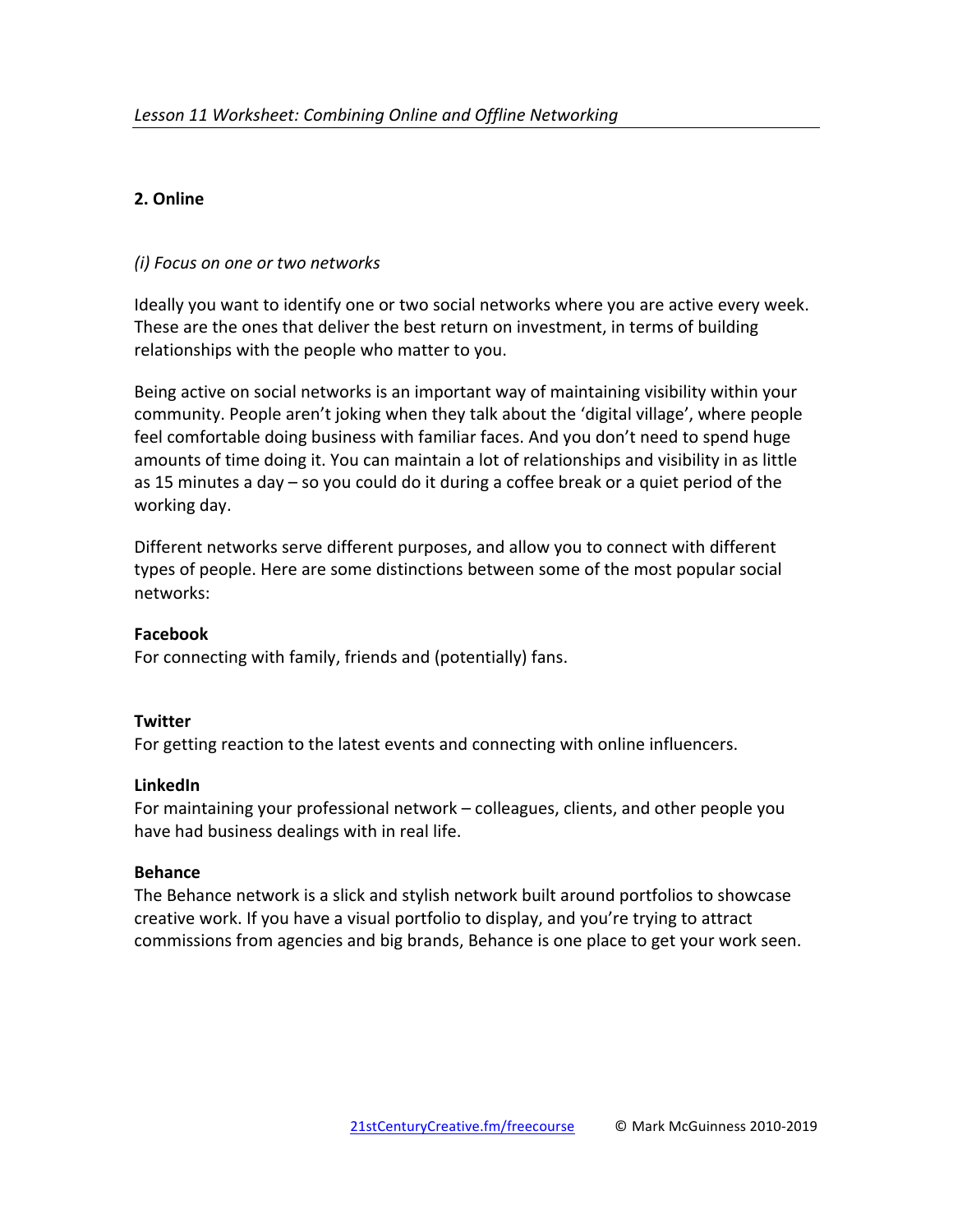## *(ii) Find your friends*

Most networks have a feature that allows you to import the e-mail addresses of your contacts from your e-mail software, which generates a list of 'people you may know' on the network. Use this to start your list of contacts.

Next, go to the profile of a popular friend, and look through their list of contacts, adding the ones you know.

As you grow your network, the site will probably keep feeding you suggestions based on the people you already know  $-$  use this to keep adding to your list of contacts.

#### *(iii) Listen*

Spend time listening to online conversations, by reading updates from your contacts and noticing how they interact with each other. This will give you a wealth of information, not just about the individuals concerned, but also about what works in online networking. Pay attention to the people who are doing it well, and making you (and others) want to get to know them better  $-$  as well as those who make you want to avoid them!

#### *(v) Join the conversation*

As with a real-life networking event, your best bet is to join the conversation gracefully and naturally, showing interest in others and doing your best to help or entertain them, or just hang out and have fun together. Easy ways to do this are to share links to interesting or useful articles, and to answer questions that other users are asking.

It's fine to include occasional links to your own blog posts, articles and new products or upcoming events  $-$  but beware of looking too selfish. If all you put out is sales messages, most people will lose interest.

Another pitfall to avoid is talking too much about the mundane details of your daily life. It's important to be yourself, and come across as a human being, but I prefer to do this through banter and chitchat, rather than telling everyone what I'm having for lunch, which I can't imagine will interest them remotely. So unless you routinely slay dragons or rescue children from the top of tall buildings, beware of sending out too many updates about your daily activities.